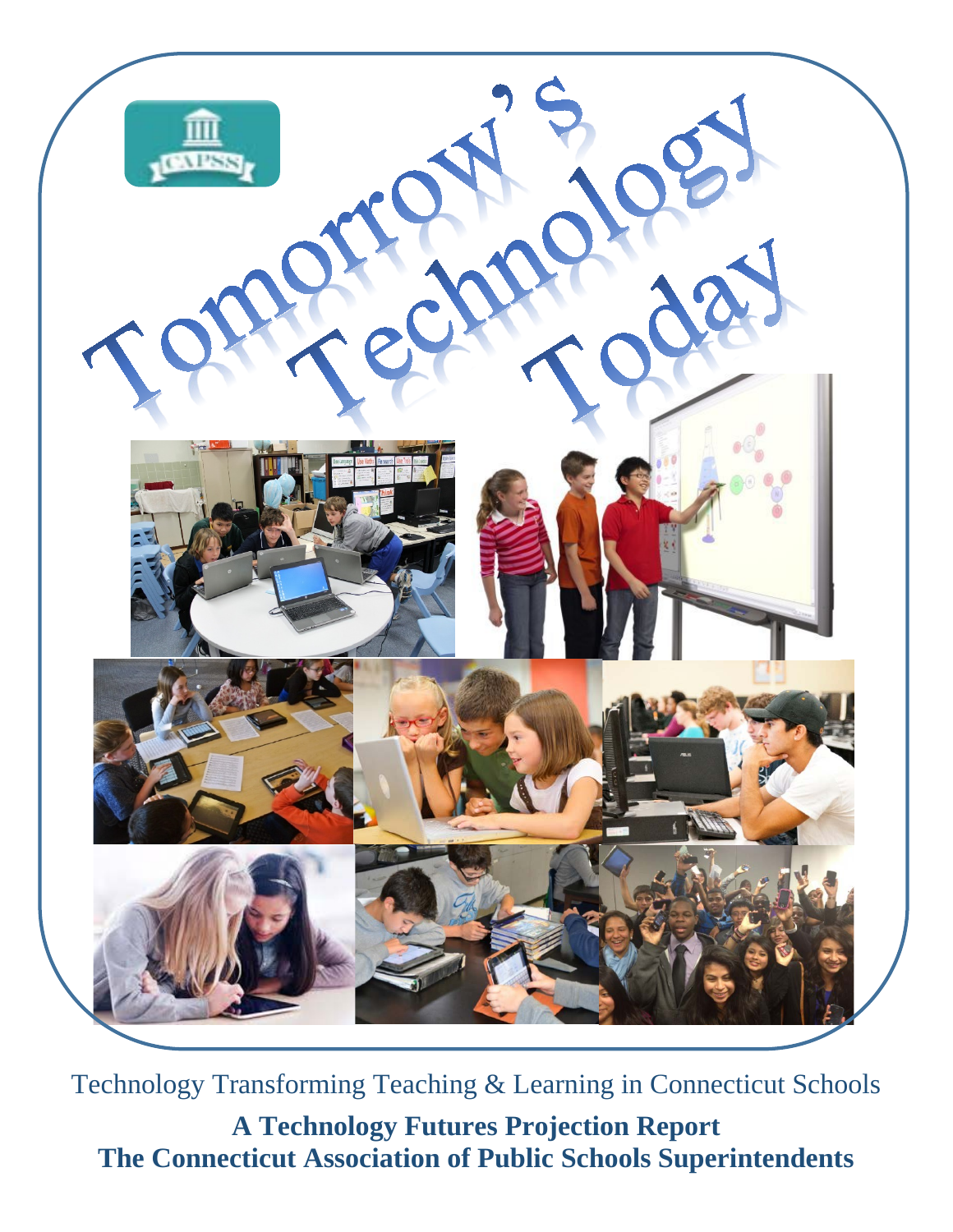Today, Maria got off the bus and headed directly to the middle school's library media center. Today wasn't her best start of the day. Both her lunch and her personal netbook computer are on the counter at home and not in her backpack as she thought. She worked last night on her assignments and projects but forgot to put her netbook in her backpack. She planned to leave the computer on the kitchen counter so she would remember it when she packed her lunch. That simply did not happen today.

Maria stepped into the library to see another student waiting at the counter. He was returning a netbook he borrowed while his was being repaired by the school technician. As he received his netbook, he turned to Maria and said, "I'm all set. Don't worry they are really nice to you." Maria explained to the media specialist that she left her netbook at home. The media specialist provided her with a netbook loaner for the day. Maria signed the form to borrow the computer. She was a bit embarrassed that she was now an eighth grader and this is the first time she did not have her netbook with her at school.

On some days, assignments on her personal computer related to support for her daily lesson or preparing for the next day's lesson. But today she had a number of projects that she worked on at home. In English class, she would be working with other students as they developed a position paper on the choice between drinking water from a school fountain or bringing in bottled water. Her team was researching articles on water purity using *Newsela*, an electronic resource of thousands of current event articles scaled at five different Lexile reading comprehension levels. She had extracted a number of articles with evidence to compare and contrast the positions of her team. Everyone would be bringing in their research. She needed to have her work to contribute. In her French class, she would be quizzed on her accuracy and pronunciation when the teacher monitors her vocabulary response through the computer. And, since the district purchased digital versions of the social studies textbooks, Maria was researching some great resources and websites aligned to her social studies chapter review which she developed on Google Docs to include in her presentation for Social Studies. This was not the day to forget her computer.

Maria reported to homeroom and logged in on the computer. What a relief! Because all of her work is saved to the cloud, her work was there. She would be ready for her classes. Other than having to take the standard lunch when you forgot your lunch or money, the day might not be so bad after all!

The teachers here really incorporated the use of technology in their teaching. With students having personal access to technology in school and at home, classes seem to be more engaging and personal. Teachers spend as much time working with groups of students and providing individual responses to student questions as they do providing direct instruction to the class. There is as much group work as class work and individual work. Students really enjoy the opportunity to offer ideas individually and in groups for how they can deepen their learning or design new ways to present their answers to class work. They call this blended learning where teachers and students share in creating ways to improve and personalize learning through the use of technology and its resources.

This story of Maria in a school undergoing transformation through the effective use of technology may sound a little futuristic but in reality it is becoming more and more commonplace. The examples in fact are extracted from visits to districts such as Plainville in Connecticut. With the Superintendents' Association (CAPSS) NextEd Report call for the importance of utilizing the enormous potential of technology for teaching and learning and the Governor's recent grant initiative supporting district acquisitions of new technologies for teaching, learning and assessment, the school systems in Connecticut are making strides in technology applications.

The purpose of the CAPSS Technology Committee survey was to ask instructional technology specialists throughout the state what they see as the promising practices and exemplary uses of technology which are transforming the instructional environment in schools. Too often, the cost of technology and the financial challenges of the times, limits or directs technology acquisitions. Limited access results in limited professional development which results in limited impact on teaching and learning. However, to the contrary, where a district has a vision and a plan to capitalize on the power of technology, the entire system of teaching, learning and assessing can be transformed. Districts are moving from using technology to simply provide more opportunity for more students to achieve the current curriculum. Innovative districts are not only changing instructional practices to incorporate technology, but they are also re-defining curriculum and learner expectations based on 21st Century skills. Student 1:1 access to technologies using cloud storage has prompted changes in what is taught, how it is taught and how students can represent their learning. Some technologies augment learning styles while other technologies can remove the barriers that limit inclusive, non-restrictive classrooms. And then there is the simple matter of time and place. With access to learning and information technologies 24 hours a day, schools are but one, all be it one of the most important, places where learning happens. The instructional day has been extended by the hours in the day and the days in the year.

These images are provided for the reader to set a context and a receptivity to ten (10) innovations in technology reported by experts in the field in our State of Connecticut as projected expectations within the next five years. The changes relate to emerging technologies but more so to the changes in practice and results which are supported by evidence of promising practices in the field.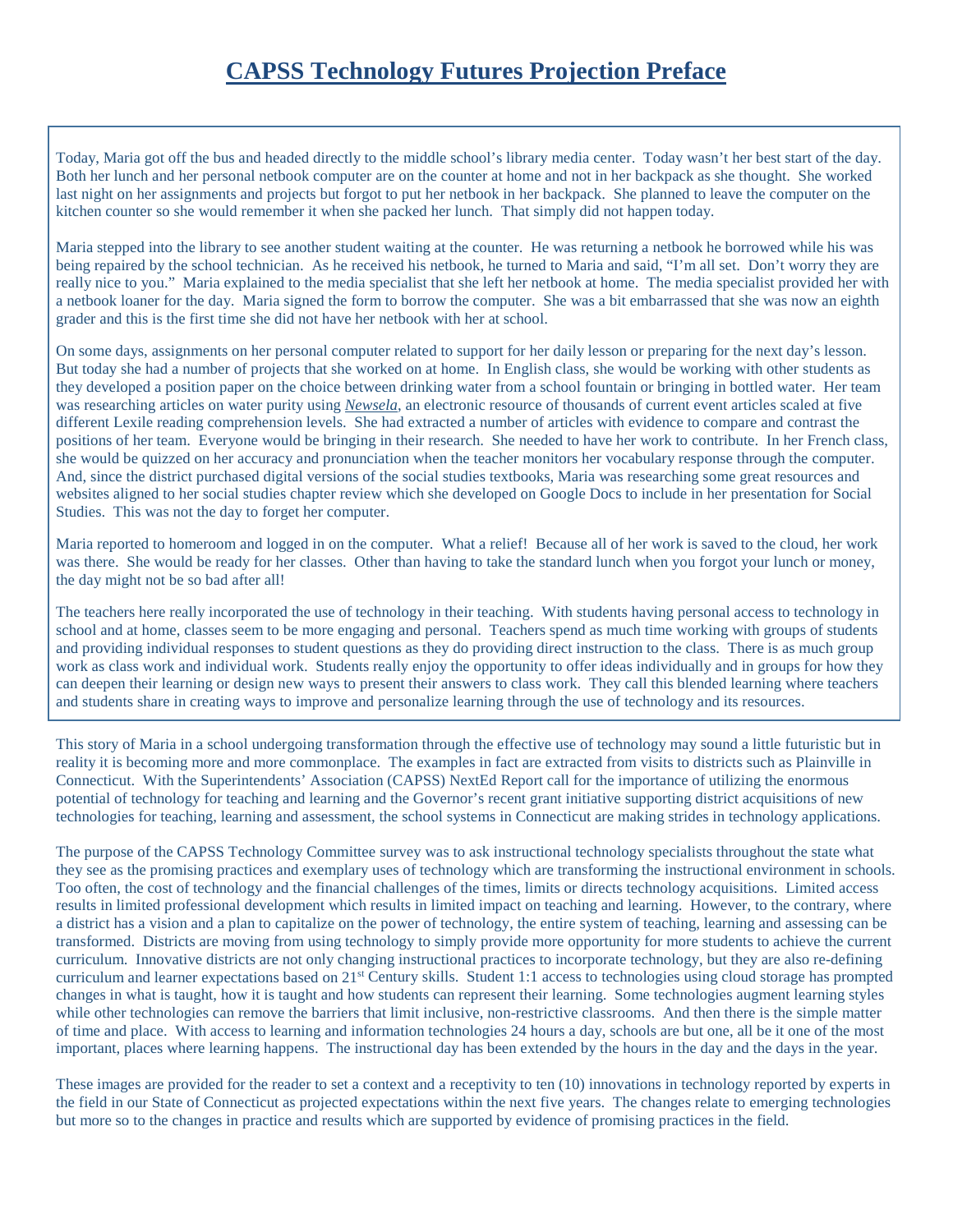## **CAPSS Technology Futures Survey Findings – Executive Summary**

During the 2015/2016 school year the Connecticut Association of Public School Superintendents' (CAPSS) Technology Committee performed a technology futures projection survey asking district instructional technology leaders to identify emerging trends in the use of technology which they believe will direct or transform education over the next five years. The open-ended survey produced a number of projections which were subsequently rated using a 5-point Likert scale for a confidence rating. The raw results are listed below in the rank order of confidence. The top ten projections, taken in isolation provide advice and direction to school districts seeking to focus their efforts and resources on the best practices supporting quality teaching and learning. These projections were then correlated to national research on future and emerging trends in instructional applications of technology. When viewed in context, the future projections in a time frame as short as the next five years, projects not only changes to new uses of technology but also to the changes in instructional practice and student learning expectations optimized by new and emerging technologies.

## **Confidence**  Rating Projections of Technology in Schools in Connecticut by Instructional Technology Specialists

| 1.  | Access to improved instructional resources will improve teaching and learning as evidenced by:                         | 92% |
|-----|------------------------------------------------------------------------------------------------------------------------|-----|
|     | Cloud-based resources will enrich instruction and increase learner expectations (4.63)                                 |     |
|     | Instructional resources such as Kahn Academy will create alternate instructional response systems (4.57)               |     |
| 2.  | <b>Improved communications capacity will strengthen engagement in learning</b> as evidenced by:                        | 89% |
|     | Instructional collaboration within and across districts will expand beyond the walls and time of the school day (4.48) |     |
|     | Improved SIS systems will inform teachers and parents of progress in student learning (4.42)                           |     |
|     | Personalized learning will increase feedback to allow students to monitor their own progress (4.40)                    |     |
| 3.  | Technology will re-define opportunities and responsibilities for teaching and learning as evidenced by:                | 86% |
|     | Instruction will incorporate more real time/real life opportunities for learning (4.37)                                |     |
|     | Blended learning systems will improve student and teacher responsibility in the teaching $\&$ learning process (4.32)  |     |
|     | Curriculum will be re-designed to incorporate real-time access through technology (4.26)                               |     |
|     | Adaptive devices will improve inclusive practices to engage more diverse students (4.25)                               |     |
| 4.  | Technology will be a catalyst to change curriculum, teaching practice and professional learning as evidenced by:       | 84% |
|     | Schools will strengthen efforts in digital literacy, safety and ethics (4.23)                                          |     |
|     | Professional learning will incorporate the power of technology to improve personalization (4.18)                       |     |
| 5.  | Instruction will incorporate technological resources specific to student performance such as:                          | 82% |
|     | Digital textbooks will provide ubiquitous access to informational learning resources (4.11)                            |     |
|     | 3-D Printers and other technology-enriched tools will increase and improve student production (4.03)                   |     |
| 6.  | Technology will allow for more flexibility in student demonstration of learning as evidenced by:                       | 82% |
|     | Technology will increase student ownership and direction for learning (4.08)                                           |     |
|     | Students will be allowed more flexible assessment models to demonstrate mastery of learning (4.08)                     |     |
| 7.  | The dominant access to technology for instruction will be $1:1$ devices using mixed platforms $(4.06)$                 | 81% |
|     |                                                                                                                        |     |
| 8.  | Access to a digital repository of assessment data will strengthen instructional practice and decisions (4.03)          | 81% |
| 9.  | Learning analytics will strengthen the capacity to improve instructional design and instructional response (3.92)      | 78% |
|     |                                                                                                                        |     |
| 10. | The learning environment will change - Re-designed classrooms will optimize technology use for learning (3.85)         | 77% |
|     |                                                                                                                        |     |

**The Projections getting a lower rating support (3.31 to 3.78) are as follows:**

- **(3.78) Schools will increase efforts to promote paperless classrooms**
- **(3.61) Districts will use collaborative procurement practices to address technology costs**
- **(3.52) Flipped classroom will become more common in instructional use**
- **(3.48) Game-based, virtual reality, simulations will be used to engage students**
- **(3.48) Schools will strengthen the use of social media to support instruction and learning**
- **(3.31) Instruction will incorporate persona/ wearable technology**

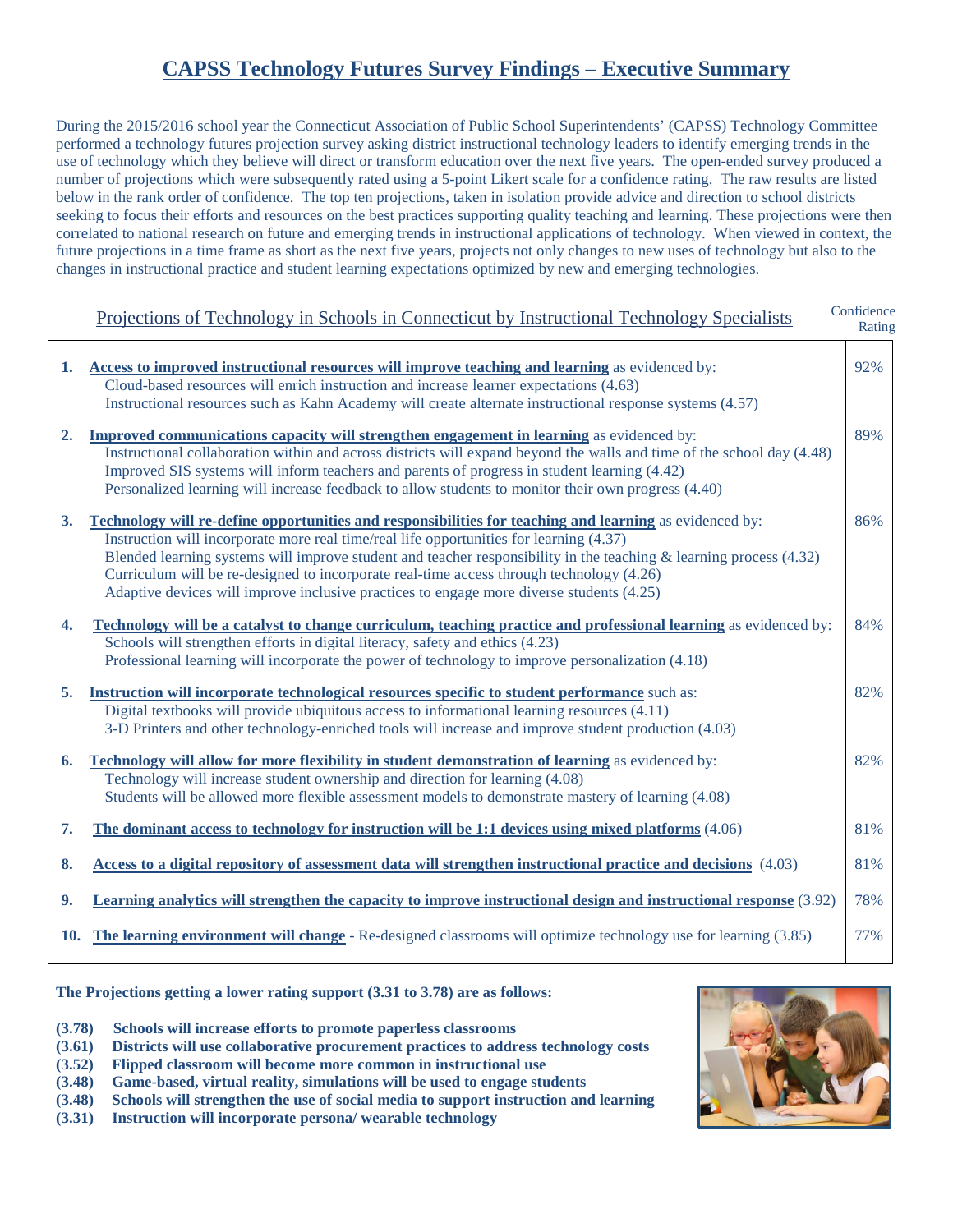When you take the broader ideas for projections of the impact of technology on teaching and learning and in the order of priority of confidence ratings, there is a story being told here:

The highest expectation is that educators will embrace new opportunities for teaching and learning to improve resources and communications.

The results of the increased power, flexibility and access to technology will change WHAT and HOW we teach. As schools increase resources more diverse students will succeed if curriculum and professional development change to ensure that instruction is more personal, real-life and remains a safe environment for learning.

New learning will take new technologies including digital textbooks and emerging technologies such as 3-D printers.

A dominant change which can be achieved is the strengthening of student ownership of learning through ubiquitous access (1:1) to learning technologies, instructional models such as blended learning and more flexible models for student demonstrations of learning.



Access to information about learning can and will strengthen instructional practices through more accessible repositories of data and improved analytics. With improved access to information, more informed decisions can be made to improve instruction.

The teaching, the learning expectations, the measures of achievement and the environment need to change to capitalize on the use of technology.

The survey data suggests that emerging technologies will transform the expectations for student learning. Districts currently using technology to improve student performance within present expectations of student learning may need to reconsider how technology will change the expectations for both instructional practice and student learning.



The following report of the CAPSS Technology Committee Futures Projection Survey provides both detail and context of the voices of Instructional Technology Specialists in Connecticut sharing their expert view of the impact of technology on teaching and learning over the next five years based on emerging technologies and evidence of exemplary and promising practices throughout Connecticut.